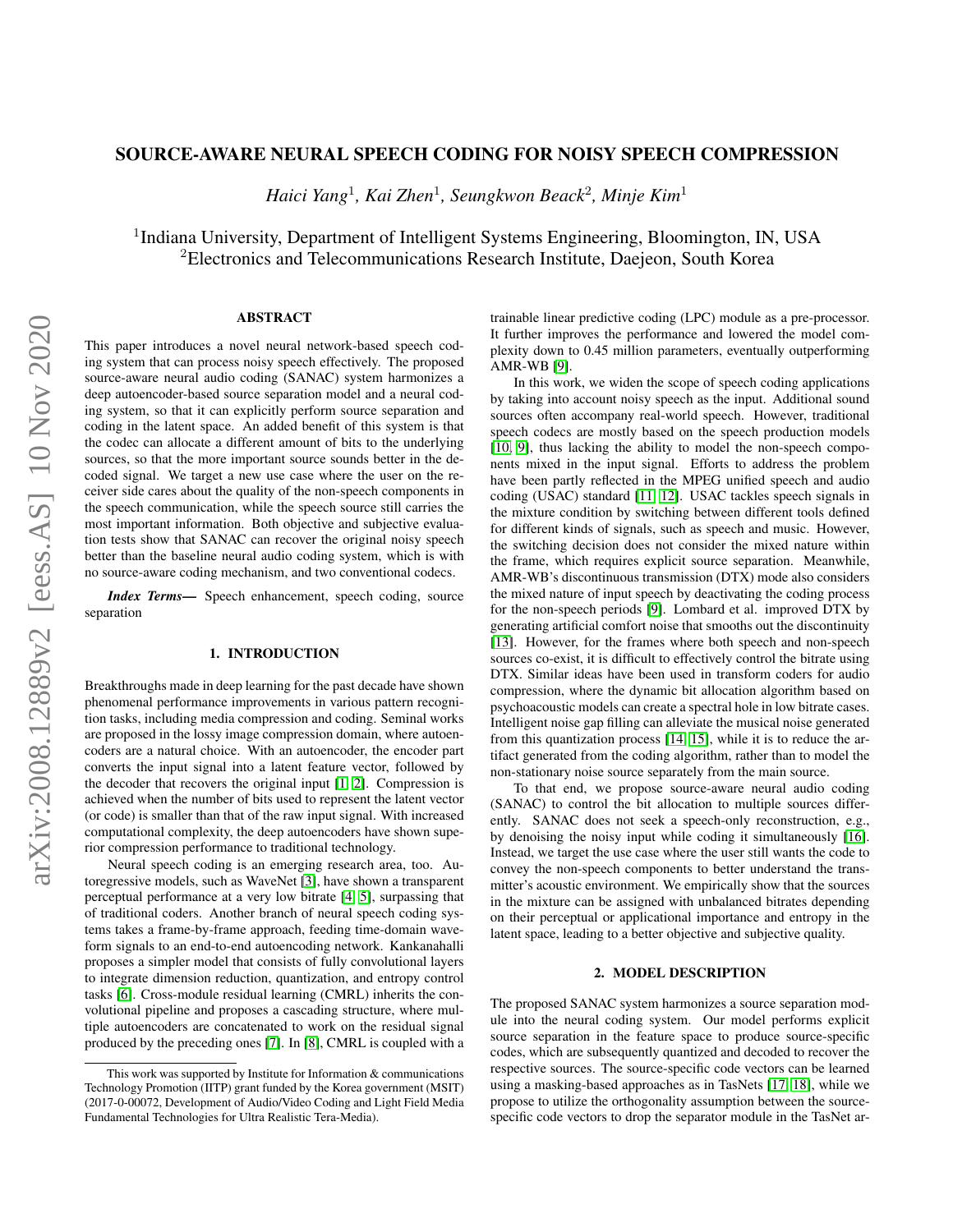chitecture and reduce the encoder complexity. Soft-to-hard quantization [\[2\]](#page-4-1) quantizes the real-valued source-specific codes. Bitrate control works on individual sources independently as well.

#### 2.1. Orthogonal code vectors for separation

As a codec system, the model consists of an encoder that converts time-domain mixture frame  $x = \in \mathbb{R}^N$  into code vector  $z \in \mathbb{R}^D$ :  $z \leftarrow \mathcal{F}_{\text{enc}}(x)$ . To marry the source separation concept, we assume K mask vectors  $m^{(k)} \in \mathbb{R}^D$  that can decompose the code vector into K components:  $\sum_{k=1}^{K} m_d^{(k)} = 1$ . Note that  $m_d^{(k)}$  is the probability of  $d$ -th code value belonging to  $k$ -th source. In addition, we further assume that this probabilistic code assignments to the sources are actually determined by one-hot vectors, so that the masking process assigns each code value to only one source, i.e.,

$$
m_d^{(k)} = \begin{cases} 1 & \text{if } \arg \max_j m_d^{(j)} = k \\ 0 & \text{otherwise.} \end{cases}
$$
 (1)

The TasNet models estimate similar masking vectors via a separate neural network module, which led to the state-of-the-art separation performance. In there, the estimated mask values are indeed somewhat drastically distributed to either near zero or one, making the masked code vectors nearly orthogonal from each other. However, the sigmoid-activated masks in the TasNet architecture and our probabilistic masks do not specifically assume a hard assignment.

From now on, we assume orthogonal code vectors per source as a result of hard masking, i.e.,  $z^{(1)} \perp z^{(2)} \perp \cdots \perp z^{(K)}$ , where  $\boldsymbol{z}^{(k)} = \boldsymbol{m}^{(k)} \odot \boldsymbol{z}$ , k-th source's code vector defined by the Hadamard product  $\odot$  between the mask and the mixture code.

The proposed orthogonality leads us to a meaningful structural innovation. Instead of estimating the mask vector for every input frame, we can use structured masking vectors that force the code values to be grouped into  $K$  exclusive and consecutive subsets. For example, for a two-source case with  $D = 8$ ,  $m^{(1)} = [1, 1, 1, 1, 0, 0, 0, 0]^\top$ . Hence, we can safely discard the masked-out elements (the latter four elements), by defining its truncated version as  $\mathbf{z}^{(k)} \in \mathbb{R}^{D/K}$ . The concatenation of the truncated code vectors determines the final code vector:  $\mathbf{z} = [\mathbf{z}^{(1)^\top}, \mathbf{z}^{(2)^\top}, \cdots, \mathbf{z}^{(K)^\top}]^\top.$ 

In practice, we implement the encoder as a 1-d convolutional neural network (CNN) whose output is a  $2L \times P$  matrix, where  $2L$ is the number of output channels (see Figure [1,](#page-2-0) where  $L = 6$ ,  $P =$ 256). We collect the first  $L$  channels of this feature map (dark red bars) as our codes for speech, i.e.,  $z^{(1)}$  corresponds to the vectorized version of the upper half of the feature map of size  $L \times P$ , or  $LP =$  $D/K$ , where D should be an integer multiple of K. The other half is for the noise source. Since the decoders are learned to predict individual sources, this implicit masking process can still work for source separation.

### 2.2. Soft-to-hard quantization

Quantization is a mapping process that replaces a continuous variable into its closest discrete representative. Since it is not a differentiable process, incorporating it into a neural network requires careful consideration. Soft-to-hard quantization showed successful performance both in image and speech compression models [\[2,](#page-4-1) [6,](#page-4-5) [7\]](#page-4-6). The idea is to formulate this cluster assignment process as a softmax classification during the feedforward process, which finds the nearest one among M total representatives  $\mu_m$  for the given code vector

 $\boldsymbol{y}$  as follows:

$$
d_m = \mathcal{E}(\mathbf{y}||\mathbf{\mu}_m), \quad \mathbf{p} = \text{Softmax}(-\alpha \mathbf{d}), \tag{2}
$$
  
Testing:  $\bar{\mathbf{y}} = \mathbf{\mu}_{\arg \max_m p_m}, \quad \text{Training: } \bar{\mathbf{y}} = \sum_{m=1}^{M} p_m \mathbf{\mu}_m,$ 

where the algorithm first computes the Euclidean distance vector  $\boldsymbol{d}$ against all the representatives (i.e., the cluster means), whose negative value works like a similarity score for the softmax function. Using the softmax result, the probability vector  $p$  of the cluster membership, we can construct the quantized code vector  $\bar{y}$ : during test time, simply choosing the closest one will do a proper quantization. However, since the arg max operation is not differentiable, for training, we do a convex combination of the cluster centroids to represent the quantized code, as a differentiable surrogate of the hard assignment process. The discrepancy between training and testing is reduced by controlling the scaling hyperparameter  $\alpha$ , which makes the softmax probabilities more drastic once it is large enough (e.g., a one-hot vector in the extreme case). Note that it also learns the cluster centroids  $\mu$  as a part of the learnable network parameters rather than employing a separate clustering process to define them.

In previous work the quantization has been on scalar variables, i.e.,  $y \in \mathbb{R}^1$  [\[6,](#page-4-5) [7,](#page-4-6) [8\]](#page-4-7). In this work, the soft-to-hard quantization performs vector quantization (VQ). We denote the CNN encoder output by  $\mathbf{Z} \in \mathbb{R}^{2L \times P}$ , which consists of  $K = 2$  code blocks:  $\mathbf{Z} = [\mathbf{Z}^{(1)}; \mathbf{Z}^{(2)}]$ . Then, each code vector for quantization is defined by the *p*-th feature spanning over L channels:  $y = Z_{1:L,p}^{(k)}$ , having  $L = 6$  as the VQ dimension in our case.

### 2.3. Source-wise entropy control

The theoretical lower bound of the bitrate, as a result of Huffman coding, can be defined by the entropy of the quantized codes. The frequency of the cluster means defines the entropy of the sourcespecific codes:  $\mathcal{H}\big(\boldsymbol{\mu}^{(k)}\big) = -\sum_{m=1}^{M} q_m^{(k)} \log q_m^{(k)}$ , where  $q_m^{(k)}$  denotes the frequency of  $m$ -th mean for the  $k$ -th source. Meanwhile, the entropy for the code of the mixture signal is smaller than or equal to the sum of the entropy of all sources:  $\mathcal{H}(\ddot{\mu}) \leq \sum_{k=1}^{K} \mathcal{H}(\mu^{(\tilde{k})}),$ where  $\mu$  is the set of quantization vector centroids learned in a source-agnostic way, i.e., directly from the mixture signals. Therefore, in theory, SANAC cannot achieve a better coding gain than a codec that works directly on the mixture.

However, SANAC can still benefit from the source-wise coding, especially by exploiting the perceptual factors. Our main assumption in this work is that the perceptual importance differs from source-bysource, leading to a coding system that can assign different bitrates to different sources. For noisy speech, for example, we will try to assign more bits to the speech source. Consequently, although the user eventually listens to the recovered mixture of speech and noise (a) the perceptual quality of the speech component is relatively higher (b) the codec can achieve a better coding gain if the noise source' statistical characteristics is robust to low bitrates.

Our argument is based on the codec's ability to control the entropy of the source-specific codes. In SANAC, we adopt the entropy control mechanism proposed in [\[2\]](#page-4-1), but by setting up a persource loss between the target  $\xi^{(k)}$  and the actual entropy values:  $(\xi^{(k)} - \mathcal{H}(\boldsymbol{\mu}^{(k)}))^2$ . While this loss does not guarantee the exact bitrate during the test time, in practice, we observe that the actual bitrate is not significantly different from the target.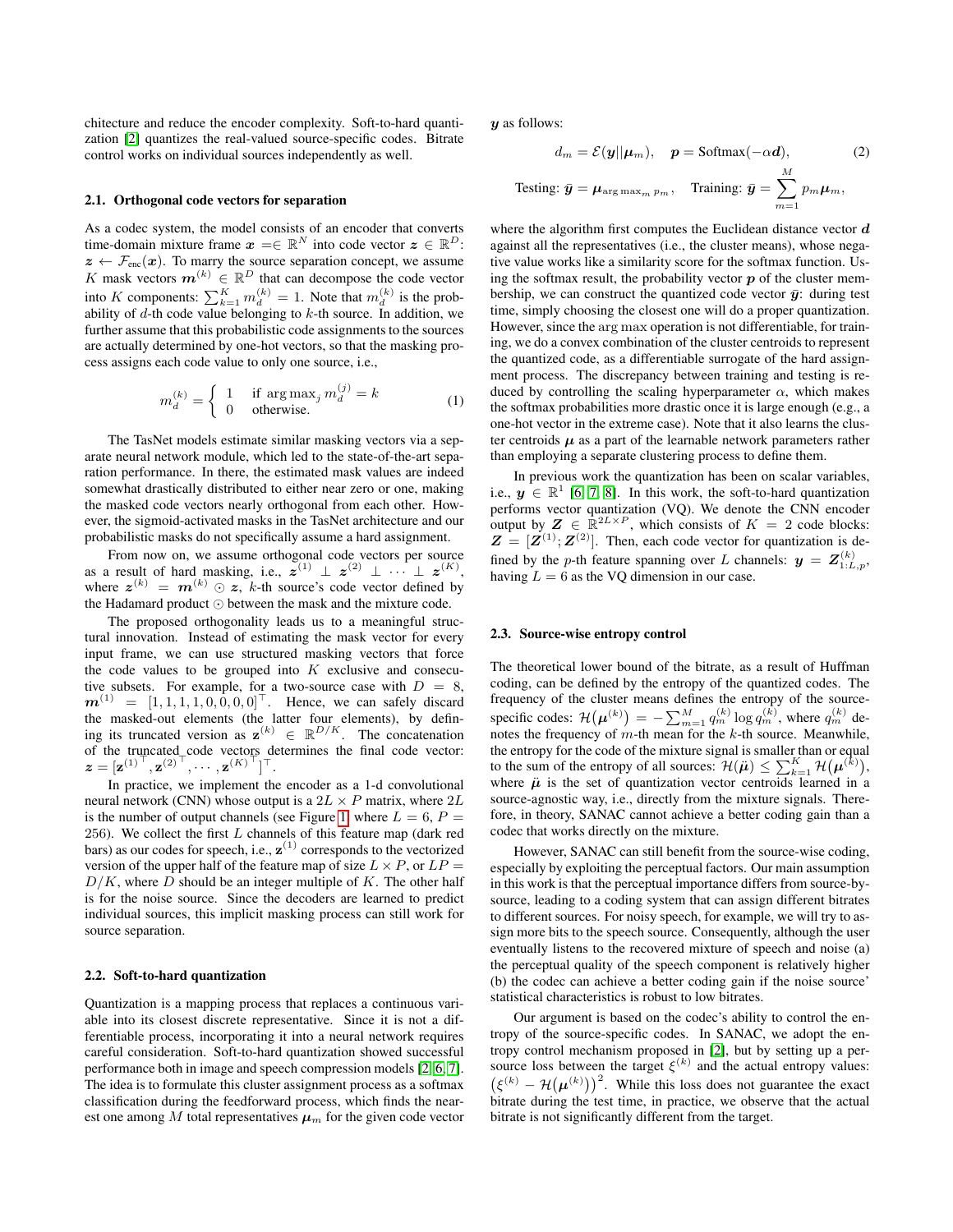<span id="page-2-0"></span>

Fig. 1: Schematic diagram of source-aware speech coding. At Stage 1, the Stage 2 and 3 modules are not trained, while Stage 2 updates all parameters except for the Stage 3 modules. At Stage 3, all parameters are optimized.

<span id="page-2-1"></span>

Fig. 2: Schematic diagram of DNN-based baseline model

### 2.4. Decoding and the final loss

The source-specific truncated codes, after the quantization,  $\bar{Z}^{(k)}$ , are fed to the decoder part of the network. The decoder function works similarly to Conv-TasNet [\[18\]](#page-4-17) in that the decoder runs  $K$  times to predict  $K$  individual source reconstructions from  $K$  sourse-specific feature maps as the input. However, SANAC's decoding is different from Conv-TasNet's as the decoder input is the quantized codes. In addition, our model cares about the quality of the recovered mixture, not only the separation quality.

Our training loss considers all these goals, consisting of the main mean squared error (MSE)-based reconstruction term and the entropy control terms. More specifically, for the noisy speech case  $x = s + n$  ( $k = 1$  for speech and  $k = 2$  for noise), the MSE loss is for the speech source reconstruction  $\hat{s}$  and the mixture reconstruction  $\hat{x}$ , while the noise source reconstruction  $\hat{n}$  is implied in there. We regularize the total entropy as well as the ratio between the two source-wise entropy values:

$$
\mathcal{L} = \lambda_{\text{MSE}} \left( \mathcal{E}_{\text{MSE}}(\boldsymbol{s} || \hat{\boldsymbol{s}}) + \mathcal{E}_{\text{MSE}}(\boldsymbol{x} || \hat{\boldsymbol{x}}) \right) \n+ \lambda_{\text{EnTot}} \left( \xi - \mathcal{H}(\boldsymbol{\mu}^{(1)}) - \mathcal{H}(\boldsymbol{\mu}^{(2)}) \right)^2 \n+ \lambda_{\text{Ratio}} \left( \psi - \frac{\mathcal{H}(\boldsymbol{\mu}^{(1)})}{\mathcal{H}(\boldsymbol{\mu}^{(2)})} \right)^2,
$$
\n(3)

where  $\xi$  and  $\psi$  are the target total entropy and the target ratio, respectively.

### 3. EXPERIMENT

### 3.1. Dataset

500 and 50 utterances are randomly selected from training and test set of TIMIT corpus [\[19\]](#page-4-18). We generate 10 contaminated samples out of each clean utterance by adding 10 different non-stationary background sources, {*bird singing, casino, cicadas, typing, chip eating, frogs, jungle, machine gun, motorcycle, ocean*} used in [\[20\]](#page-4-19). Every contaminated speech waveform was segmented into frames of 512 samples (32ms), with overlap of 64 samples. We apply a Hann window of size 128 samples only to the overlapping regions. Since there are 16000/448 frames per second and each frame produces P code vectors for VQ, for the entropy of a source-specific codebook  $\xi$ , the bitrate is  $16000P\xi/488$ , e.g., 9.14kbps when  $P = 256$  and  $\xi = 1$ .

# 3.2. Training process

Adam optimizer with an initial learning rate 0.0001 trains the models [\[21\]](#page-4-20). Both SANAC and the baseline are trained in three stages. Every jump to next stage is triggered when the validation loss stops improving in 3 consecutive epochs. We stop the training updates after validation loss does not improve for 20 epochs.

• *Stage 1*: For the first three epochs, the model trains the encoder to separate the input into the speech and background sources, that are represented by the two orthogonal code vectors. No quantization is involved in yet, but this stage better initializes the parameters for the quantization process. The encoder consists of a few bottleneck blocks that are commonly used in ResNet [\[22\]](#page-4-21). With the bottleneck structure, the input and output feature maps can be connected via an identity shortcut with less filters to learn in between. The encoder module also employs a 1-d convolution layer to downsample the feature map from 512 to 256, followed by another bottleneck block and a channel changing layer to yield two sets of code maps of  $6 \times 256$ each. The learned source-specific feature maps are fed directly to the channel changer with no quantization, followed by an upsampler and the final decoder. In terms of upsampling, we interlace two adjacent channels into one, doubling the number of features up to 512 while halving the number of channels as introduced in [\[23\]](#page-4-22), and then adopted for neural speech coding [\[6,](#page-4-5) [7\]](#page-4-6).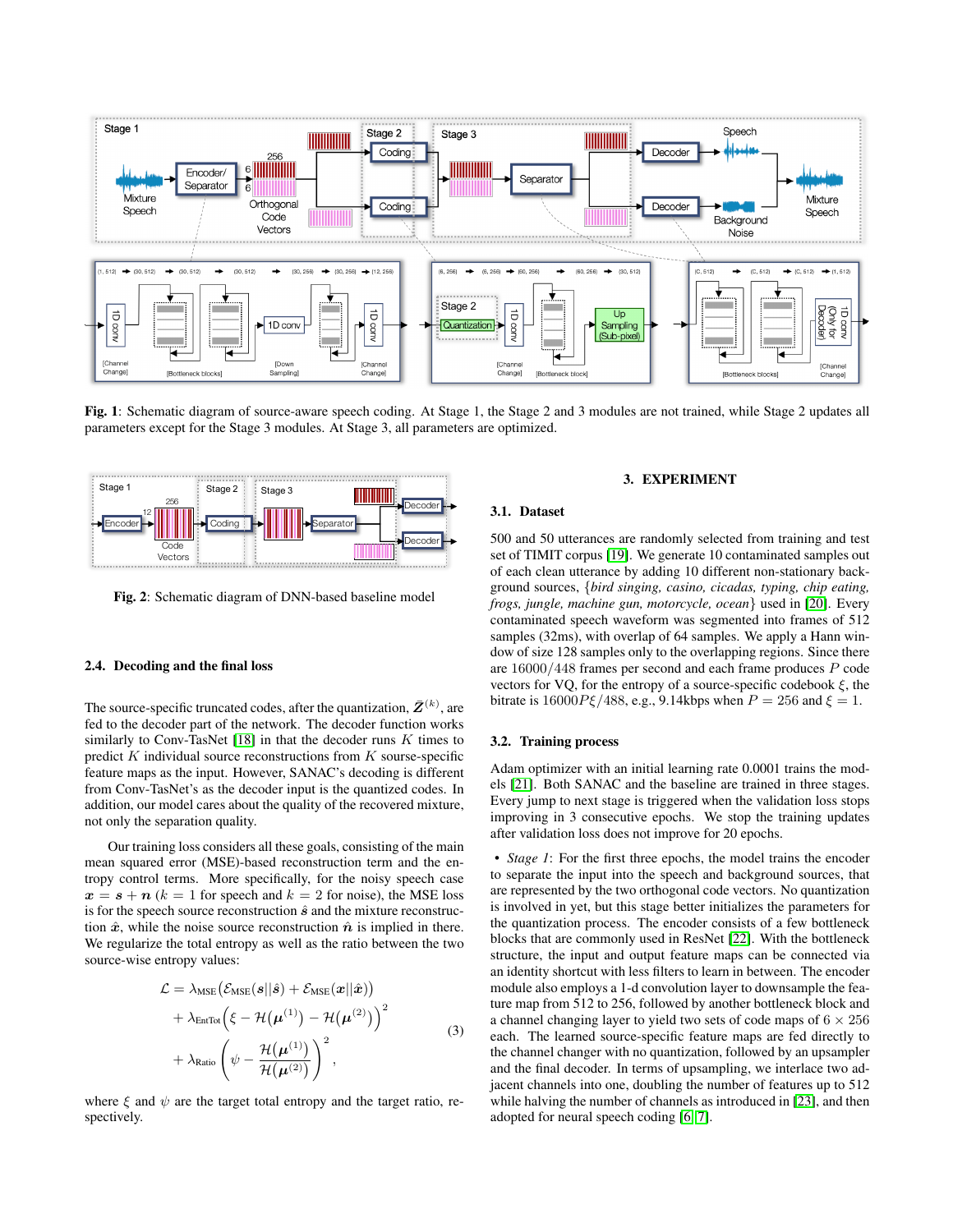Table 1: MOS-LQO results

<span id="page-3-0"></span>

| 0dB             | Comparing systems |            |            |            |
|-----------------|-------------------|------------|------------|------------|
| <b>B</b> itrate | <b>Baseline</b>   | Proposed   | AMR-WB     | Opus       |
| $\sim$ 9kbps    | 1.53, 1.03        | 1.66, 1.02 | 1.50, 1.16 | 1.66, 1.10 |
| $\sim$ 18kbps   | 1.54, 1.03        | 1.56, 1.02 | 1.54, 1.15 | 1.59, 1.13 |
| $\sim$ 27kbps   | 1.37, 1.03        | 1.37, 1.03 | 1.49, 1.14 | 1.52, 1.12 |
| 5dB             |                   |            |            |            |
| $\sim$ 9kbps    | 1.52, 1.02        | 1.53, 1.02 | 1.31, 1.38 | 1.39, 1.10 |
| $\sim$ 18kbps   | 1.38, 1.02        | 1.47, 1.02 | 1.67, 1.35 | 1.40, 1.32 |
| $\sim$ 27kbps   | 1.74, 1.02        | 1.70, 1.06 | 1.48, 1.33 | 1.21, 1.28 |

<span id="page-3-1"></span>

Fig. 3: Objective evaluation of the neural network-based models

• *Stage 2*: In this stage, the model starts to quantize the encoder output using the soft-to-hard VQ mechanism. The VQ is done with  $M = 128$  centroids. We set the scale of the softmax function  $\alpha =$ 10, and increase it exponentially until it reaches 500 to gradually introduce more hardness to the softmax function. Meanwhile, the other modules in the network are also updated accordingly to absorb the quantization error. As the model stabilizes, we introduce entropy control terms into the loss function by setting up the regularization weights  $\lambda_{\text{EntTot}} = 1/5$  and  $\lambda_{\text{Ratio}} = 1/60$ . We set  $\xi$  to be 1, 2, and 3, which correspond to three bitrates 9.14, 18.29, and 27.43kbps. The target ratio between speech and noise bitrates is trainable, which we set to be  $\psi = 3$  at the beginning.

• *Stage 3*: Finally, the feature maps go through a few more ResNet blocks that strengthen the separation (the "Separator" module in Figure [1\)](#page-2-0), followed by the decoder that runs twice for both sources. The "Separator" and "Decoder" consist of two bottleneck blocks with different input channels, 60 and 30, respectively. "Decoder" needs an additional channel changer.

• *The Baseline*: Our baseline system shown in Fig. [2](#page-2-1) is similar to the proposed architecture, except that it discards the first separation before coding, meaning that the codec system is not aware of the different sources. Hence, the baseline only generates one type of codes representing the mixture signal without any control of the entropy ratio in the loss function. We still use the two-headed decoder architecture to benefit from the two reconstruction loss terms.

### 3.3. Results and analysis

We first show the average MOS-LQO (PESQ) score for SANAC, baseline and two standard codecs (AMR-WB [\[9\]](#page-4-8) and Opus [\[24\]](#page-4-23)), at

Table 2: Subjective results from the A/B test

<span id="page-3-2"></span>

| <b>Bitrates</b>    | $\sim$ 9kbps | $\sim$ 18kbps | $\sim$ 27kbps |
|--------------------|--------------|---------------|---------------|
| Preference rate    | 96.3%        | 80.0%         | 56.3%         |
| Standard deviation | 0.70         | 1.0           | 22            |

3 different target bitrates in Table [1.](#page-3-0) We evaluate the reconstruction of the input noisy speech. For each decoded sample, both the uncompressed mixture input and its corresponding clean speech source are considered as the reference, yielding the left and right hand scores, respectively. Hence, the right hand score measures the speech enhancement performance, while the left hand score indicates the level of overall reconstruction quality. Since our neural codecs are not designed to degrade noise source during compression, the right hand scores are lower than those from standard codecs where the added noise is somewhat suppressed. In terms of the left hand score, neural codecs outperform those counterparts in most cases. It is known, however, that PESQ is not well defined for the perceptual evaluation between noisy speech signals, which to a certain degree explains the very similar left hand scores from the baseline and SANAC.

Additionally, the baseline and proposed SANAC are evaluated based on the scale-invariant signal-to-distortion ratio (SiSDR) [\[25\]](#page-4-24) and short-time objective intelligibility (STOI) [\[26\]](#page-4-25). The clean speech is used as the reference when computing STOI. Similar comparison results are observed for both STOI (Fig[.3a\)](#page-3-1) and SiSDR (Fig[.3b\)](#page-3-1): overall, SANAC achieves higher scores in most cases. For STOI, we find that the performance gap becomes more prominent in the lower bitrates, thanks to the more speech-oriented setup we used for SANAC. With respect to SiSDR, SANAC shows better mixture reconstruction performance, too. The margin against the baseline is more noticeable when the SNR level of the input mixture is higher.

Finally, we conduct a subjective listening test with eight audio experts participated. The A/B tests are designed to compare our own baseline and SANAC; as a controlled experiment, where all other system aspects are fixed, the test focuses on the impact of the sourceaware coding scheme. The test consists of three sessions with different bitrates ( $\sim 9$ ,  $\sim 18$ , and  $\sim 27$ kbps). With the uncompressed mixture signal as the reference, listeners are asked to designate the sample from 2 competing systems that sounds more similar to the reference. Results are presented in Table [2,](#page-3-2) where the preference rate denotes how likely an average listener prefers SANAC. We also report the standard deviation to measure the variation of the preference rate. In all cases, SANAC is favored by most listeners. As the bitrate gets lower, the listener tends to have a higher and more determined preference rate for SANAC over the baseline.

### 4. CONCLUSION

In this work, we proposed SANAC for source-aware neural speech coding. In the model, we harmonized a Conv-TasNet-like maskingbased separation approach with an end-to-end neural speech coding network, so that the system can produce source-specific codes. SANAC showcased superior performance in both objective and subjective tests to the baseline source-agnostic model with a similar architecture. We believe that SANAC opens a new possibility of widening audio coding on mixture signals by being able to control individual sources differently. The sound examples and source code are available online<sup>[1](#page-3-3)</sup>.

<span id="page-3-3"></span><sup>1</sup>[https://saige.sice.indiana.edu/research-projects/sanac](#page-0-0)